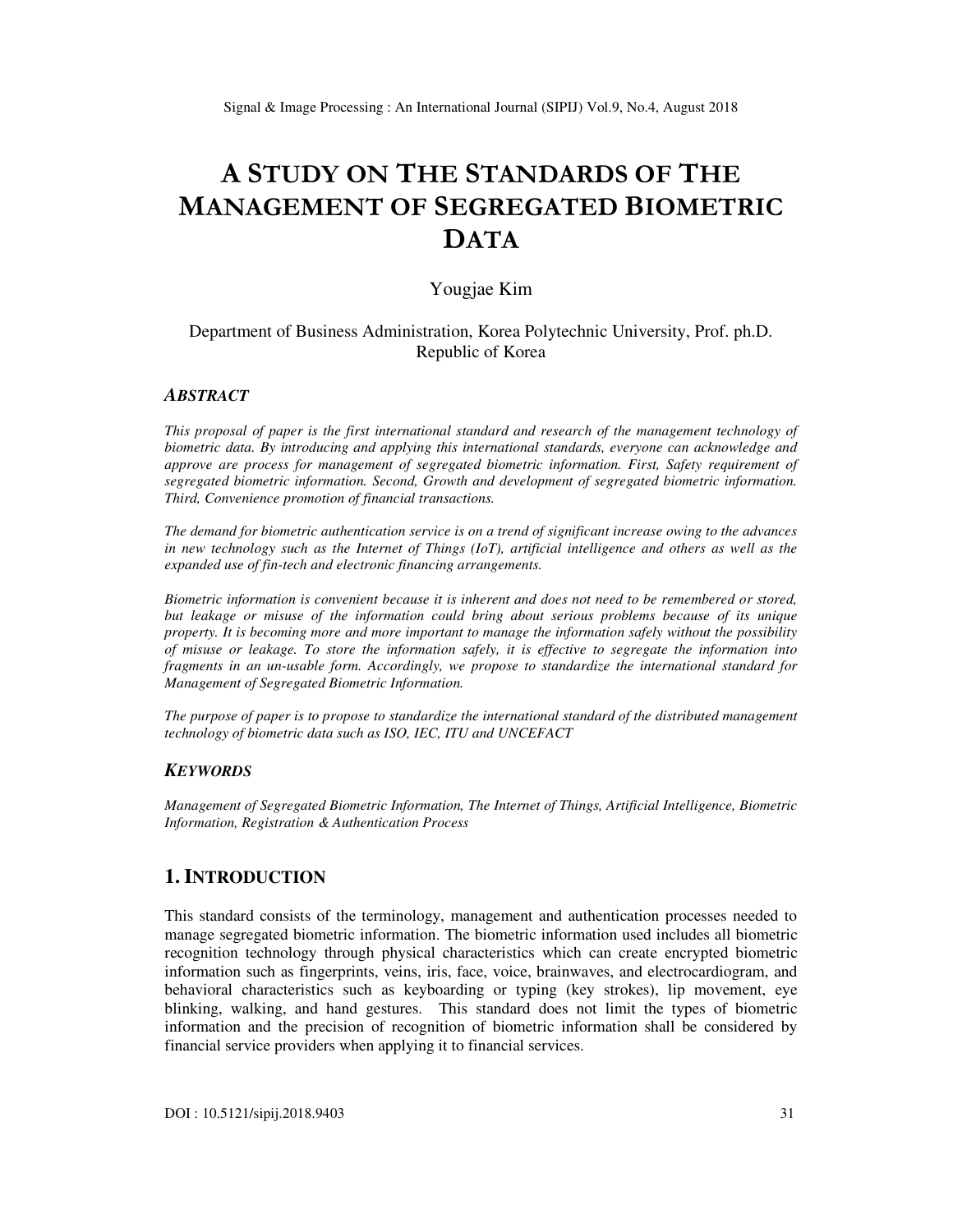The proposed paper specifies in its scope the framework and process for management of segregated biometric information, including the definitions and terms, the management process and the authentication process.

First, the definitions and terms.

Second, the management process of segregated biometric information. Such as,

· Registration, deletion, inquiry and renewal process of segregated biometric information Third, the authentication process of segregated biometric information.

· Financial Institution Server Method(Proprietary authentication tasks)

· Segregation Management Center Server Method(Commissioned Authentication Tasks)

# **2. THE PURPOSE AND SCOPE OF THIS PAPER**

### **2.1. The scope of paper**

The objective of this paper is to help users by providing a way of the standardization and distribution of the International standards for the authentication method to verify the customers in non-face-to-face transactions by utilizing the biometric data registered by the customers split to and stored at multiple institutions for distributed management, the contributions can be made to the proactive response to the leakage of biometric data, prevention of the infringement of customer privacy and the activation of the biometric authentication and its related industries.

The scope of paper specifies a framework and process for management of segregated biometric information, including definition, management process of registration and authentication, deletion process, authentication module and distribute management of segregated biometric information. First, Registration process of segregated biometric information.

Second, Authentication process of segregated biometric information.

· Financial Institution Server Method (Proprietary Authentication Tasks)

· Segregation management center Server Method (Commissioned Authentication Tasks)

Third, Deletion process of segregated biometric information

Fourth, Authentication module of segregated biometric information

Fifth, Distribution management of segregated biometric information

### **3. PREVIOUS STUDIES**

The earlier study analyzed the previous studies and current state of international standards refers to the following latest versions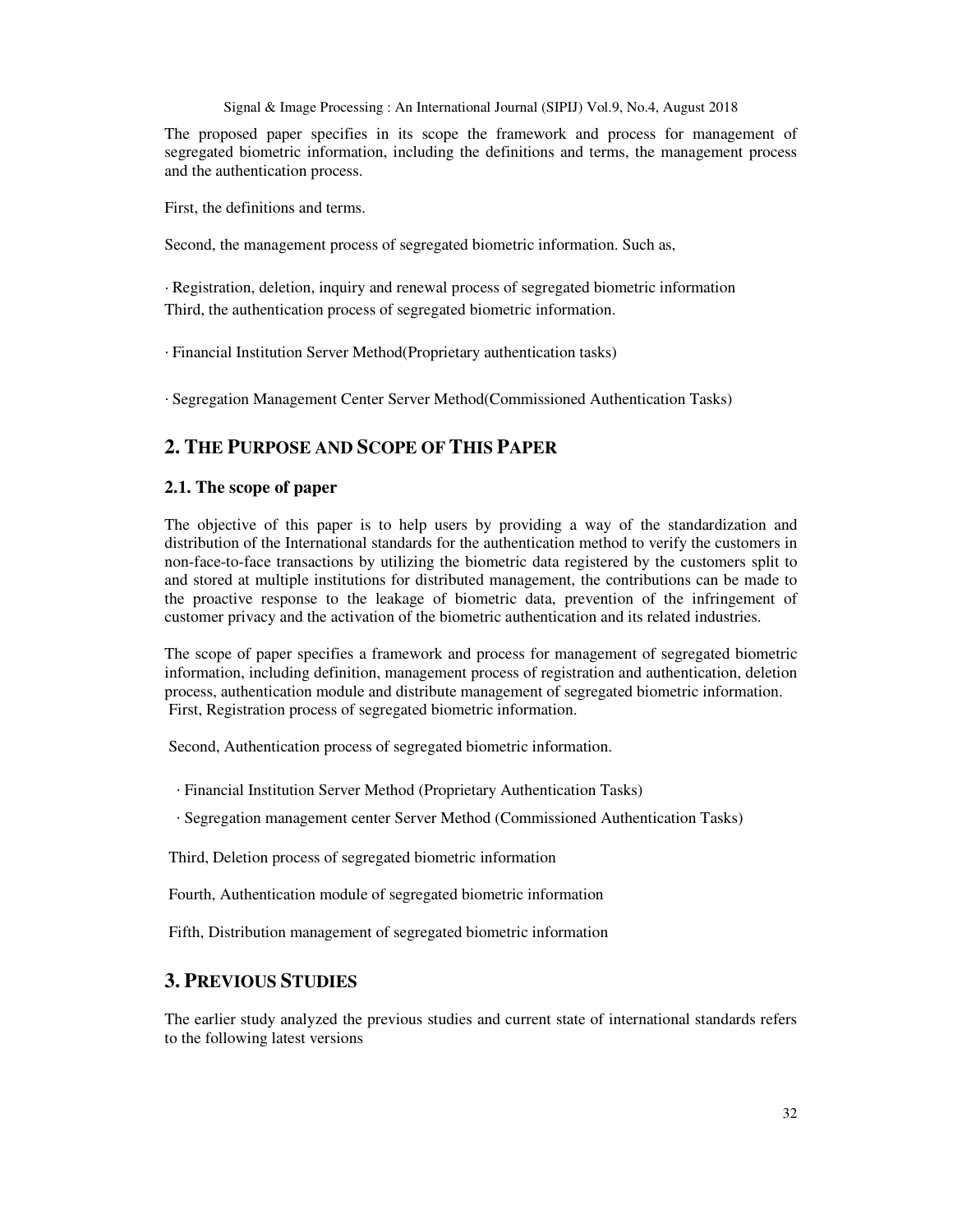# Signal & Image Processing : An International Journal (SIPIJ) Vol.9, No.4, August 2018 Table 1. Current state of international standards

| <b>Standard establishment</b><br>organization      | <b>Standards name</b>                                                                                                                                   | <b>Remarks</b>                              |  |
|----------------------------------------------------|---------------------------------------------------------------------------------------------------------------------------------------------------------|---------------------------------------------|--|
| ISO/TC68 SC2                                       | ISO 19092, Biometrics Security framework                                                                                                                |                                             |  |
| ISO/IEC JTC1 SC27                                  | ISO/IEC 19790. Security requirements for cryptographic modules                                                                                          |                                             |  |
|                                                    | ISO/IEC 24745, Biometric information protection                                                                                                         |                                             |  |
|                                                    | ISO/IEC 19792, Security evaluation of biometrics                                                                                                        |                                             |  |
| ISO/IEC JTC1 SC37                                  | ISO/IEC 19784, Biometric application programming interface<br>- Part 1: BioAPI specification<br>- Part 2: Biometric archive function provider interface | <b>Biometrics</b><br>Application<br>service |  |
| <b>ITU-T SG17</b>                                  | ITU-T X.1086. A guideline to technical and managerial countermeasures for biometric<br>data security                                                    |                                             |  |
| KATS(Korea Agency for Technology and<br>Standards) | KS X ISO/IEC TR 24722, biometrics - multi modal and - multi biometrics fusion                                                                           |                                             |  |
|                                                    | KS X ISO/IEC TR 24741, information technology -, biometrics tutorial                                                                                    |                                             |  |

# **4. THE REGISTRATION AND AUTHENTICATION PROCESS FOR MANAGEMENT OF SEGREGATED BIOMETRIC INFORMATION**

The registration and authentication Process consist of fifth process for management of segregated biometric information such as the scope of paper and previous studies.

First. Registration process of biometric information

Second. Authentication process of biometric information

Financial institution server method (Proprietary authentication tasks)

Segregation management center server method (Commissioned authentication tasks)

Third. Deletion process of segregated biometric information

Fourth. Authentication module of segregated biometric information

Fifth. Distribution management of segregated biometric information

### **4.1. Registration Process of Biometric Information**

- · The registration template fragments are managed by the financial company and segregation management center in a distributed way.
- · By splitting the biometric data into the fragments, to preclude the possibility of authentication, to be kept at different institutions for distributed management, the risks related to the hacking of information can be prevented

### **4.2. Authentication Process of Biometric Information**

First, Financial Institution Server Method (proprietary Authentication Tasks)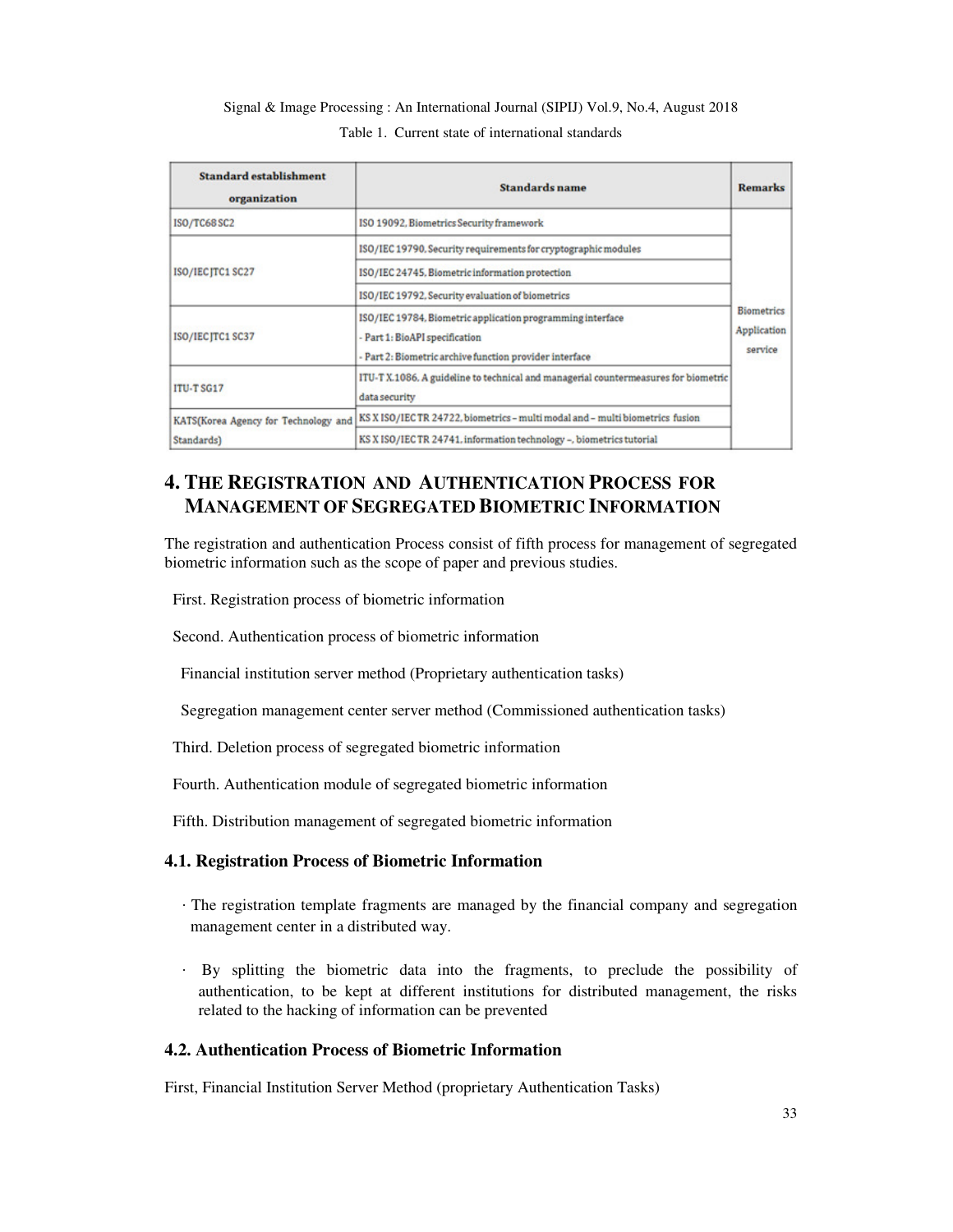· After establishing the proprietary authentication system, the financial company conducts the consolidation and authentication for the biometric data with segregation management center assuming the role for storing the fragments of the biometric data

| (Storage of % of Biometric Data<br><b>Financial</b><br>Fragments)<br>Company<br><b>Proprietary Bio-Authentication</b><br>System | <b>Conduct Authentication after Consolidating the Biometric</b><br>з<br><b>Data Fragments</b><br><b>Contract</b><br>蒜<br>$\sim$<br>$\sim$<br>O(1)<br>$\sim$<br><b>STREET</b><br>- 11 |
|---------------------------------------------------------------------------------------------------------------------------------|--------------------------------------------------------------------------------------------------------------------------------------------------------------------------------------|
| <b>Request the</b><br><b>Fragments of<br/>Biometric Data</b>                                                                    | <b>Transmission of</b><br>E<br><b>Biometric Data</b><br><b>KDIT</b><br><b>Fragments</b><br>5332                                                                                      |
| <b>Distributed Management Center at</b><br><b>SMC</b>                                                                           |                                                                                                                                                                                      |
| <b>THE TIME</b><br><b>Distributed</b><br><b>* HOUR ***</b><br>ice III<br>Management<br>Fragments)<br><b>HIM!</b><br>System      | (Storage of % of Biometric Data                                                                                                                                                      |

fig 1. Authentication Process

Second, Segregation management center Server Method (Commissioned Authentication Tasks)

· The financial company conducts the bio-authentication by using the shared authentication system offered by segregation management center, which assumes the role for consolidation and authentication of the biometric data.

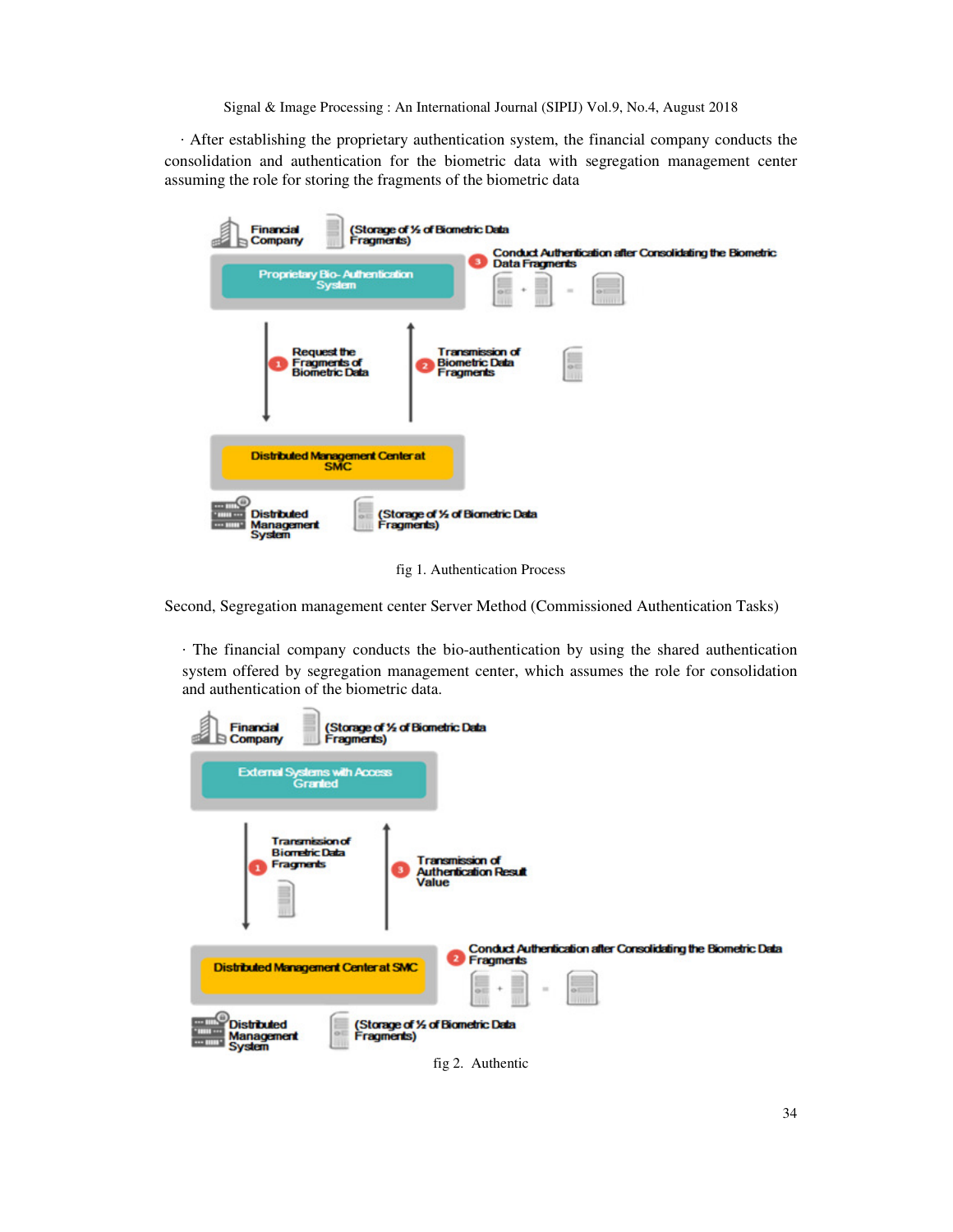### **5. EXPECTED EFFECT**

First, the activation of biometric authentication as well as the development of the related markets and industries can be pursued by assuring the compatibility and security of the technology for distributed management of biometric data.

Second, Enhancement of the possibility of overseas transplant of the domestic model for distributed management of biometric data.

Third, Assurance of the initiatives in related discussions and preparation of the foothold for preoccupancy of the markets through the pre-emptive development of the related international standards in the global Fin-Tech and security markets. The expected effects of this paper are summarized in Table 1.

|                                                | <b>Benefits/impacts</b>                                                                                | Examples of organizations /companies to be contacted                                                 |
|------------------------------------------------|--------------------------------------------------------------------------------------------------------|------------------------------------------------------------------------------------------------------|
| Industry and commerce<br>$-\ln$ large industry | All large industry (Financial transaction,<br>e-Banking, Fintech, security, e-Payment &<br>settlement) | Private company<br>(Financial transaction, e-Banking, Fintech, security, e-Payment &<br>settlement)  |
| Industry and commerce<br>$-$ *SMEs             | All SMEs<br>(Financial transaction, e-Banking, Fintech,<br>security, e-Payment & settlement)           | Private company<br>(Financial transaction, e-Banking, Fintech, security, e-<br>Payment & settlement) |
| Government                                     | Public area                                                                                            | Standard application business area                                                                   |
| Consumers                                      | End user                                                                                               | End user                                                                                             |
| Labour                                         | <b>Be increased in SME</b>                                                                             | Be reduced by apply standards and standards application                                              |
| <b>Academic &amp; research Bodies</b>          | All academic & research bodies                                                                         | All standard application business                                                                    |
| Standards application<br>businesses            | All industry<br>(Financial transaction, e-Banking, Fintech,<br>security, e-Payment & settlement)       | Underdevelopment industries                                                                          |

# **6. CONCLUSION**

This study of the implications and significance intends to draw its conclusion as follows.

First, the demand for the biometric authentication is increasing significantly owing to the advance in new technology such as the Internet of Things (IoT), artificial intelligence and others and the expanded use of Fin –Teck, and electronic financing.

Second, biometric information is a unique characteristic to identify individuals, such as fingerprints, faces, veins and irises, that is used for authentication in a wide range of fields such as financial transactions, e-banking, fin-tech, e-Business, distribution industry and etc. Biometric information is convenient because it is inherent and does not need to be remembered or stored, but leakage or misuse of the information could bring about serious problems because of its unique property. It is becoming more and more important to manage the information safely without the possibility of misuse or leakage. To store the information safely, it is effective to segregate the information into fragments in an un-usable form.

Third, by ensuring the safety of the biometric information stored in a distributed way, the financial institutions are not allowed to infer the sound biometric information of customers and the fragmented biometric information is not available for use even if the fragments are leaked.